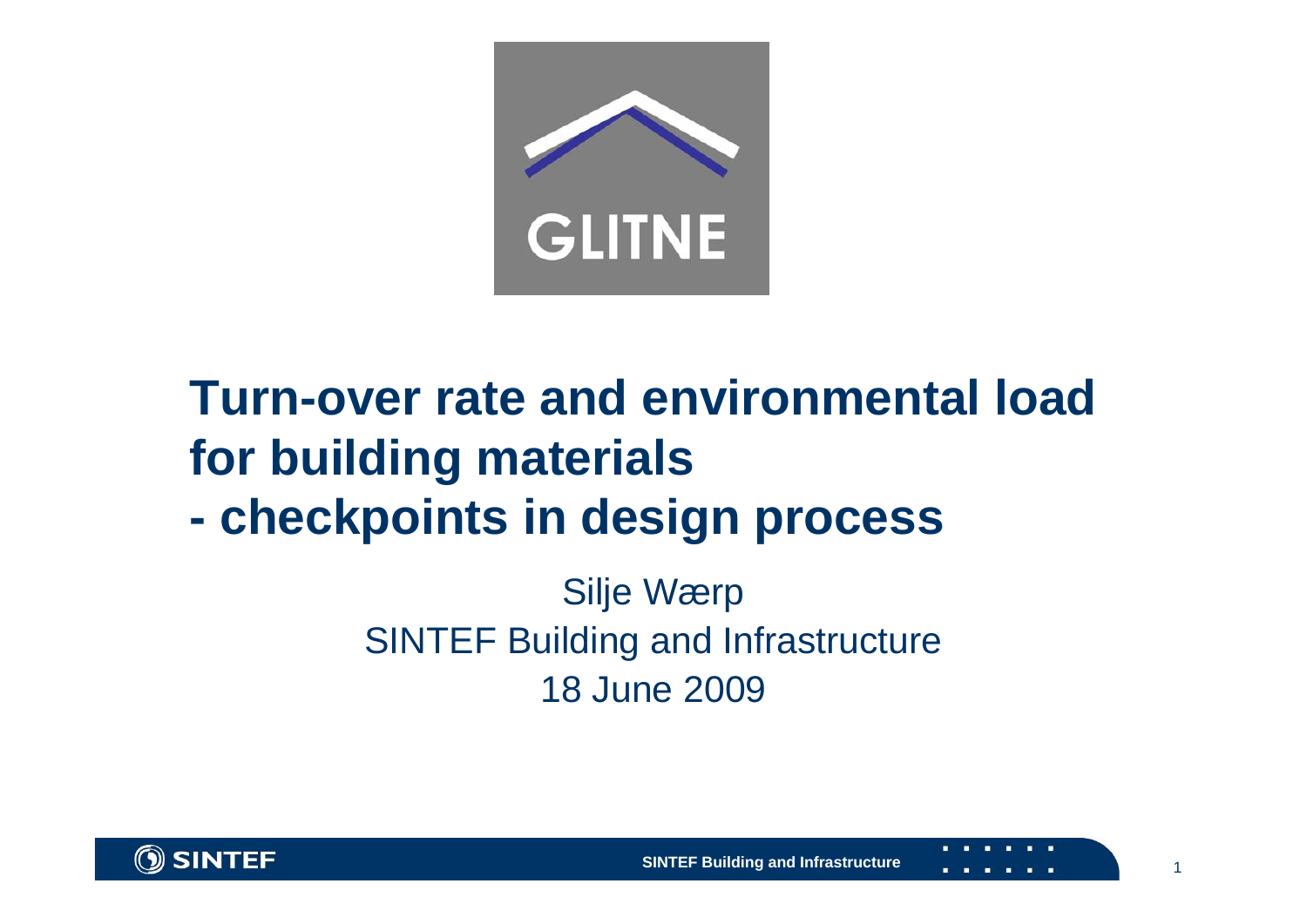## **The GLITNE project "Putting a price on green"**



**SINTEF Building and Infrastructure** <sup>2</sup>

**Illustration: Raymond Nilsson (SINTEF Media)**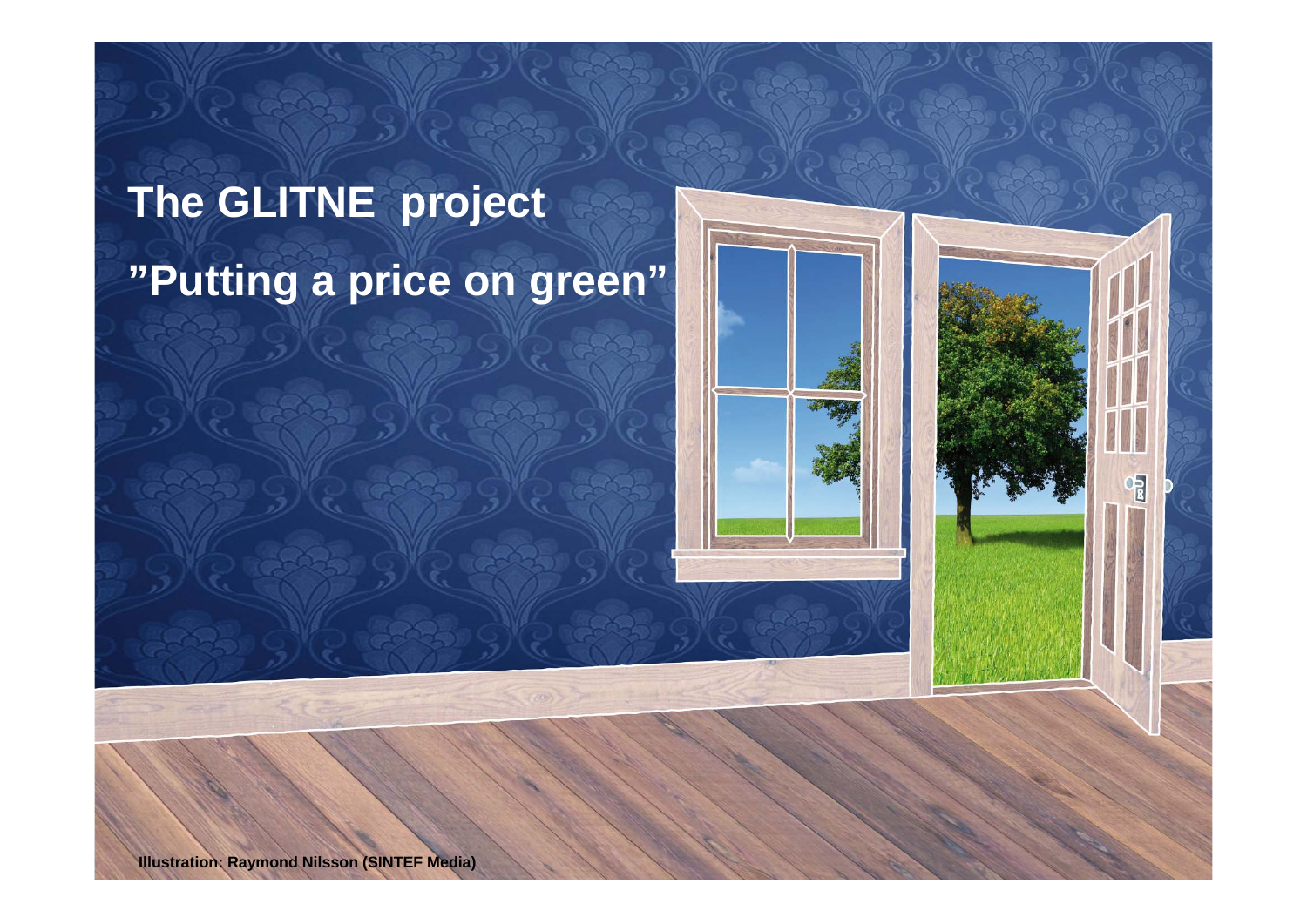

### **How may environmentally effective buildings be more competitive?**

**Monetary weighting of environmental effects Extended product responsibility for buildings**

**Improved building design by joint calculation of buildings costs and environmental costs**

SINTEF BUILDING AND INFORMATION OF THE BUILDING AND INFORMATION OF THE BUILDING AND INFORMATION OF THE BUILDING AND INFORMATION OF THE BUILDING OF THE BUILDING OF THE BUILDING OF THE BUILDING OF THE BUILDING OF THE BUILDIN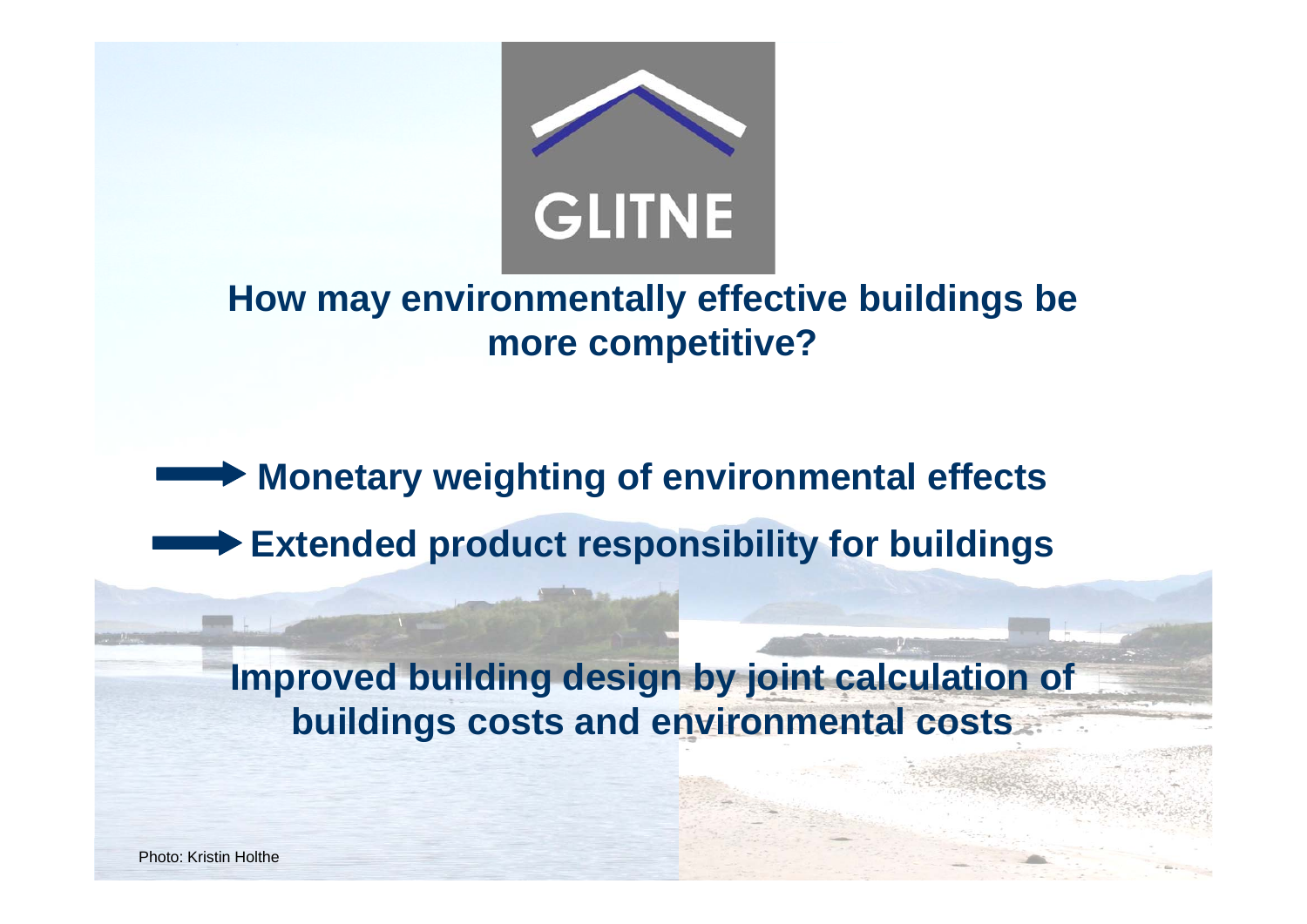#### **Background**

## **Why focus on turn-over rate and design for disassembly ?**

- Rapid changes in buildings
- **Huge variety of building** materials and additives used in buildings

**Result:** 

- Increased waste streams from building sector.
- Increased environmental load from production of building materials and waste management



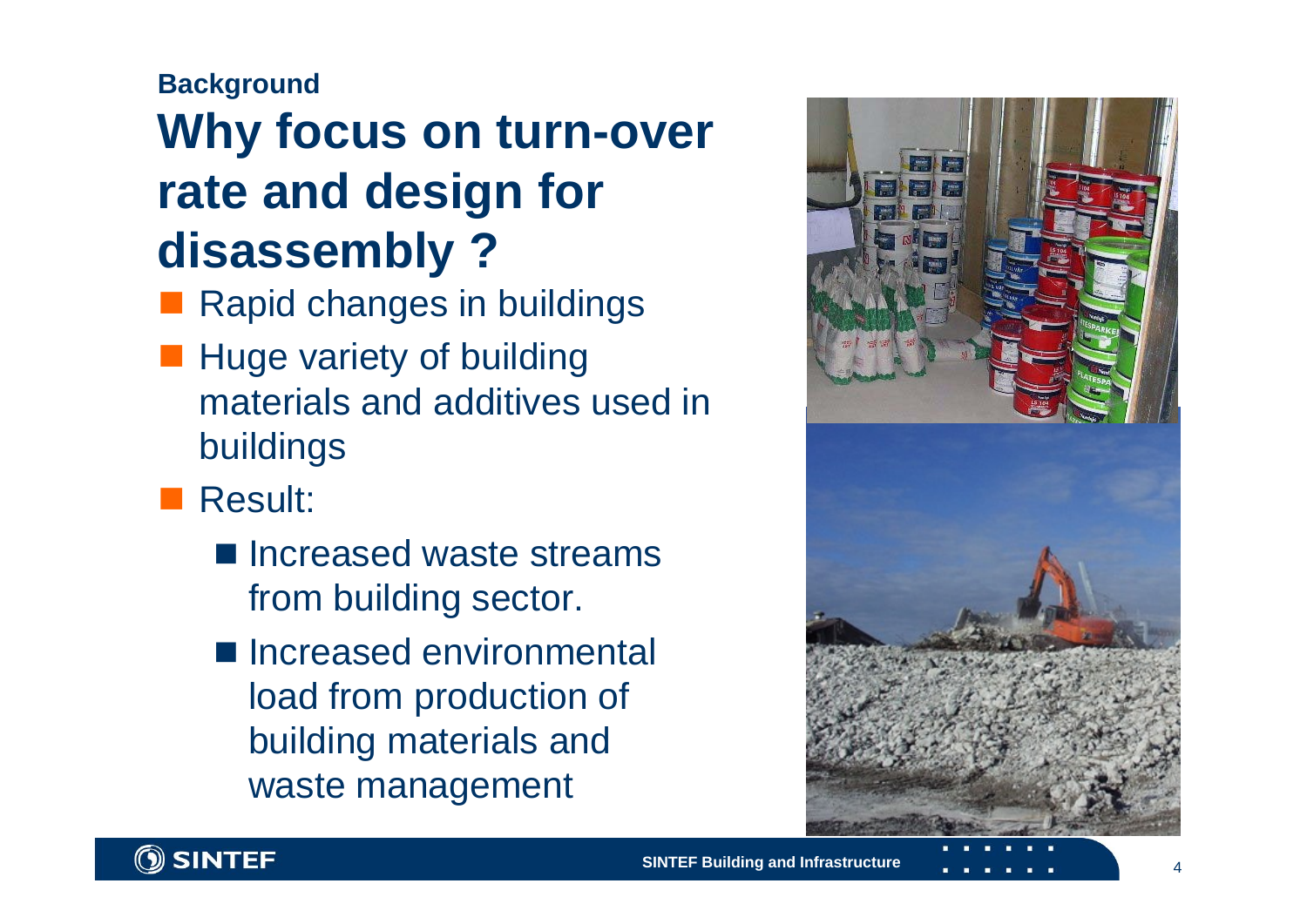# **Design for Disassembly (DfD)**



 **DfD- definition:** Optimization of components and construction methods to facilitate future reuse or recycling of materials.

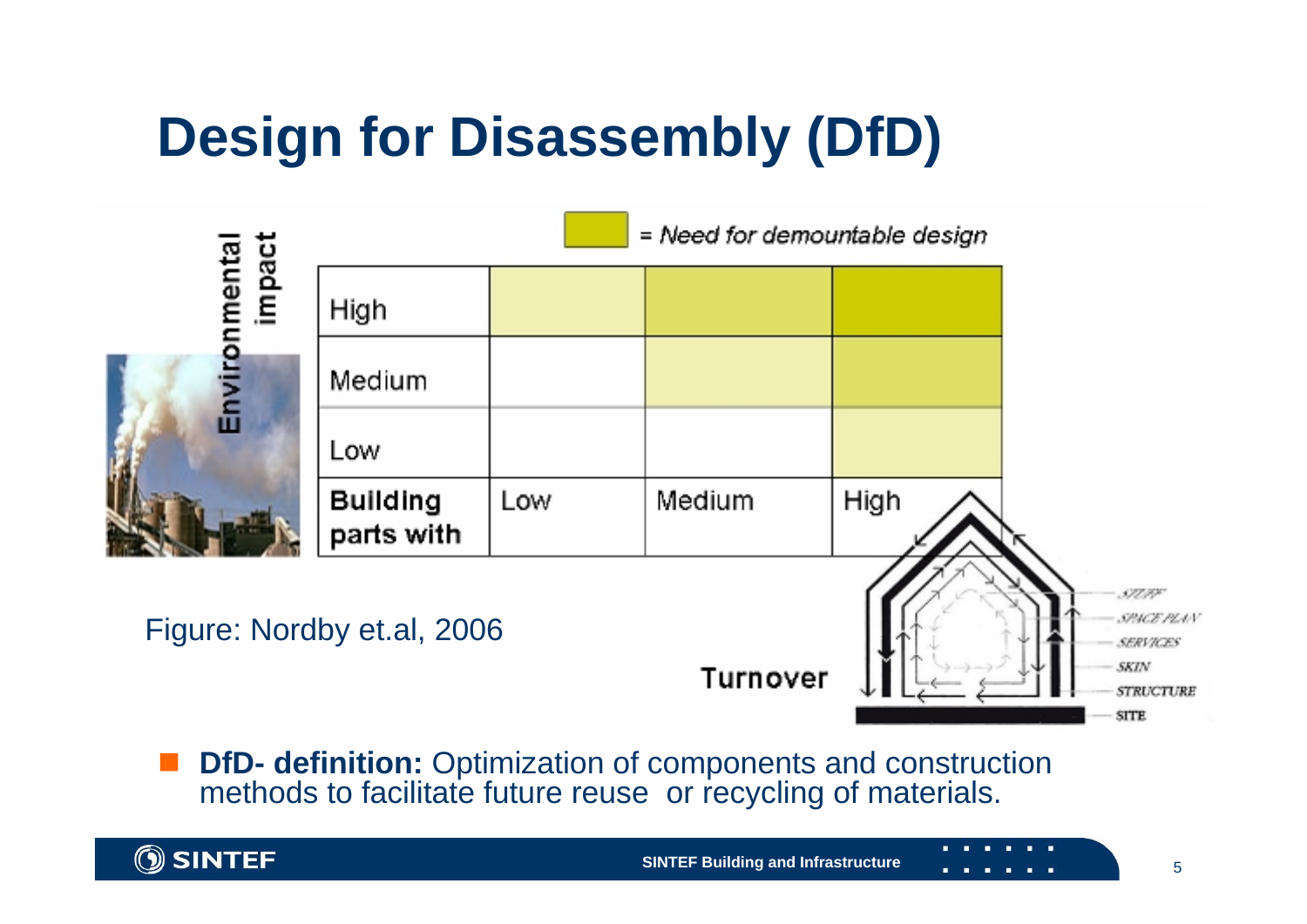## **Main objectives- paper**

- Use the model by Nordbye et al to identify:
	- Levels for turn-over rate and environmental impact
	- $\overline{\phantom{a}}$  Materials and components with high turn-over rate and env. impact
	- When in design process is decisions regarding these materials done and who make the decisions ?
	- Is the model suitable for use in design process ?
- $\mathbb{R}^2$  Empirical basis:
	- Litterature survey of service life and environmental data
	- Survey and interviews property managers and architects
	- Case: Office buildings



Fig: SINTEF Building research Design Guides 2009



**SINTEF Building and Infrastructure 10 and 10 and 10 and 10 and 10 and 10 and 10 and 10 and 10 and 10 and 10 and 10 and 10 and 10 and 10 and 10 and 10 and 10 and 10 and 10 and 10 and 10 and 10 and 10 and 10 and 10 and 10**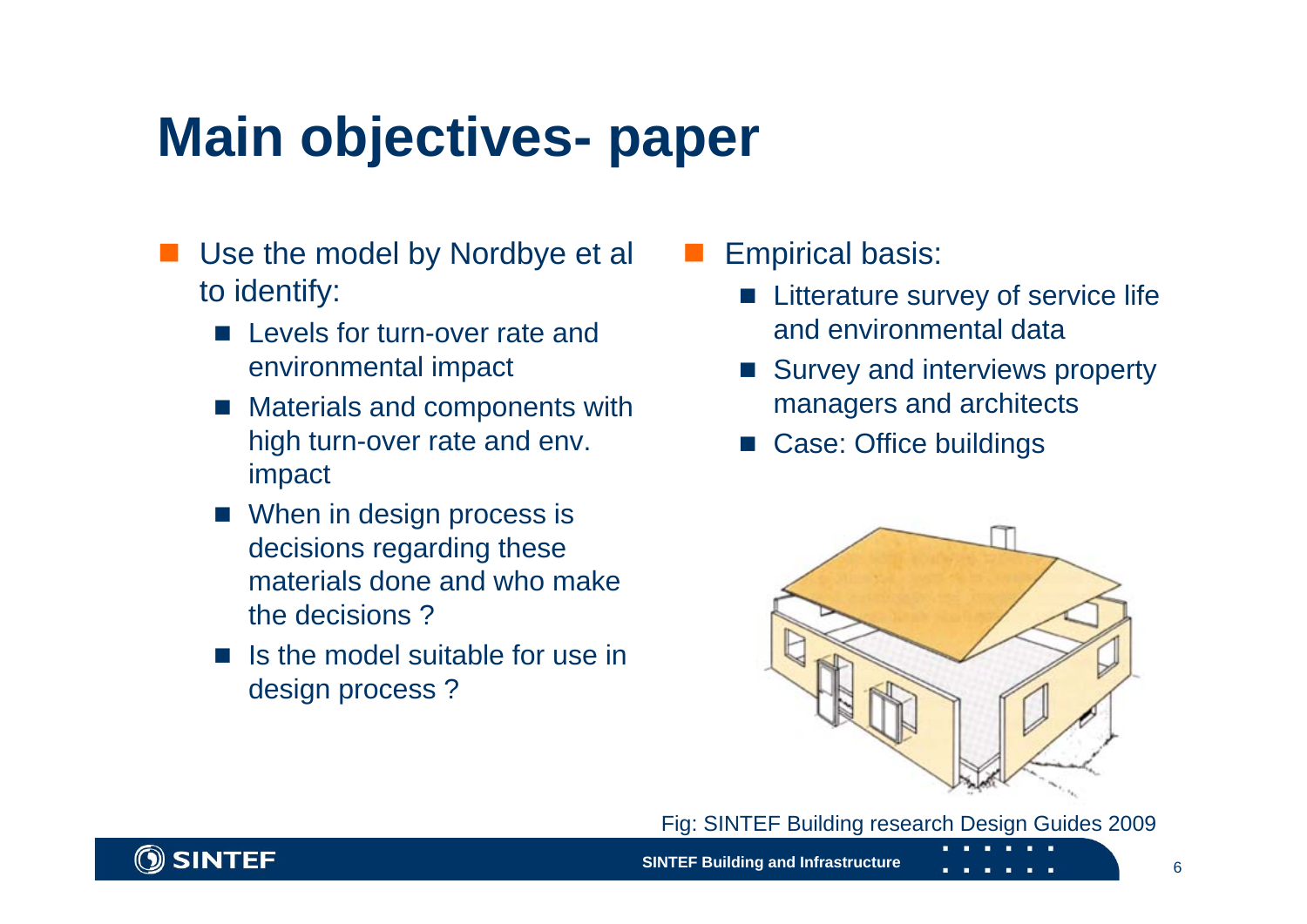## **Results**

- In Norway there are established data for service- life for materials on national basis.
- **These data are most reliable for components with special** technical requirements, e.g façade, roofs.
- **Property management companies often don't plan and** systemize data for maintenance purposes.
- $\blacksquare$  In maintenance databases there tends to be a lack of historical information, e.g turnover rate.

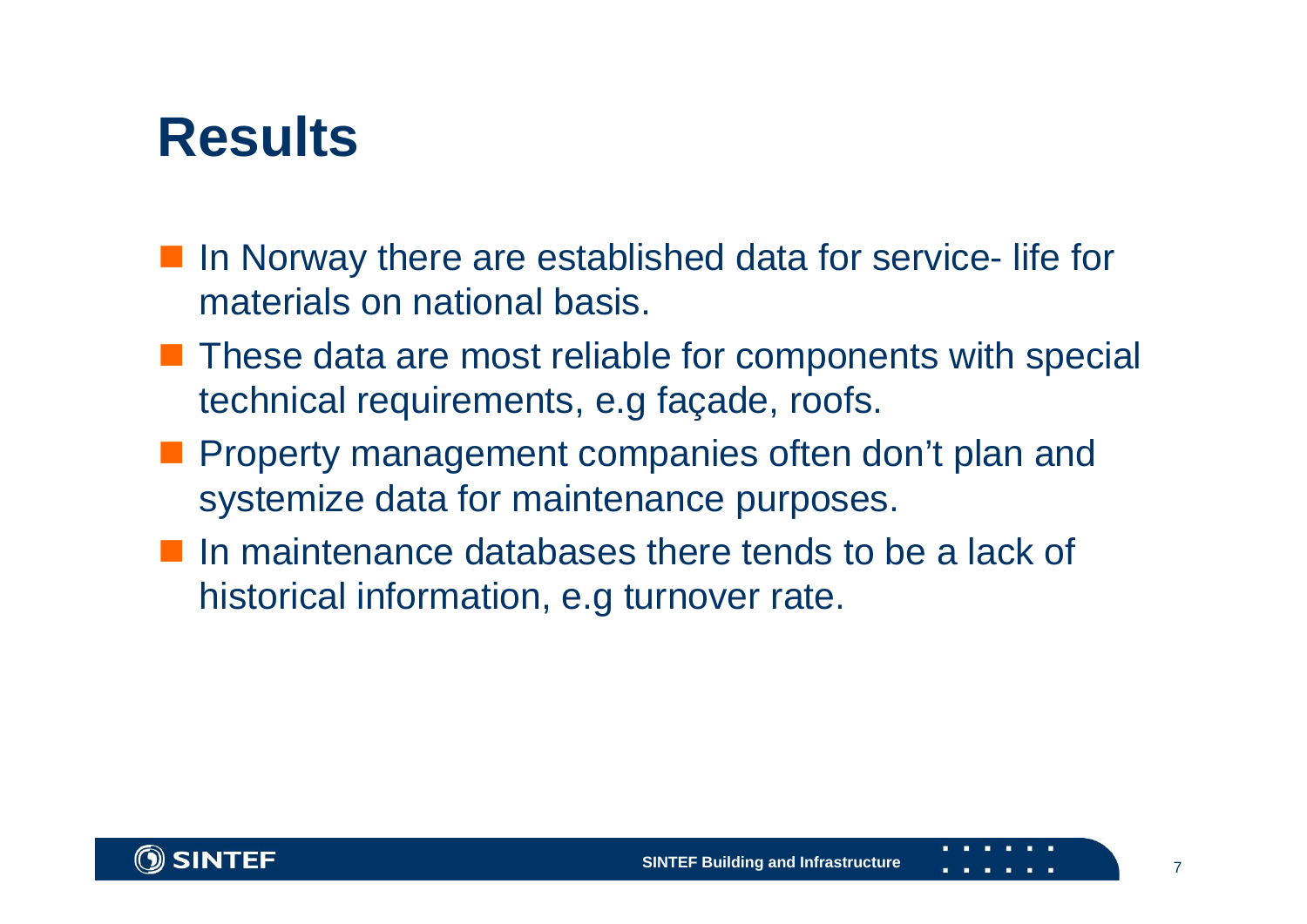## **Result- interviews**

- **Property management company are mainly responsible** for external maintenance, while tenants initiate most changes in interior materials.
- During an interval of 5-15 years most interior materials in office building are changed. This is supported by both architects and property managers.
- "When you start to make changes on one component it will initiate more changes. Changes in lightening fixture means changes in fixed ceiling"
- A total refurbishment of the building is done after 25 years.

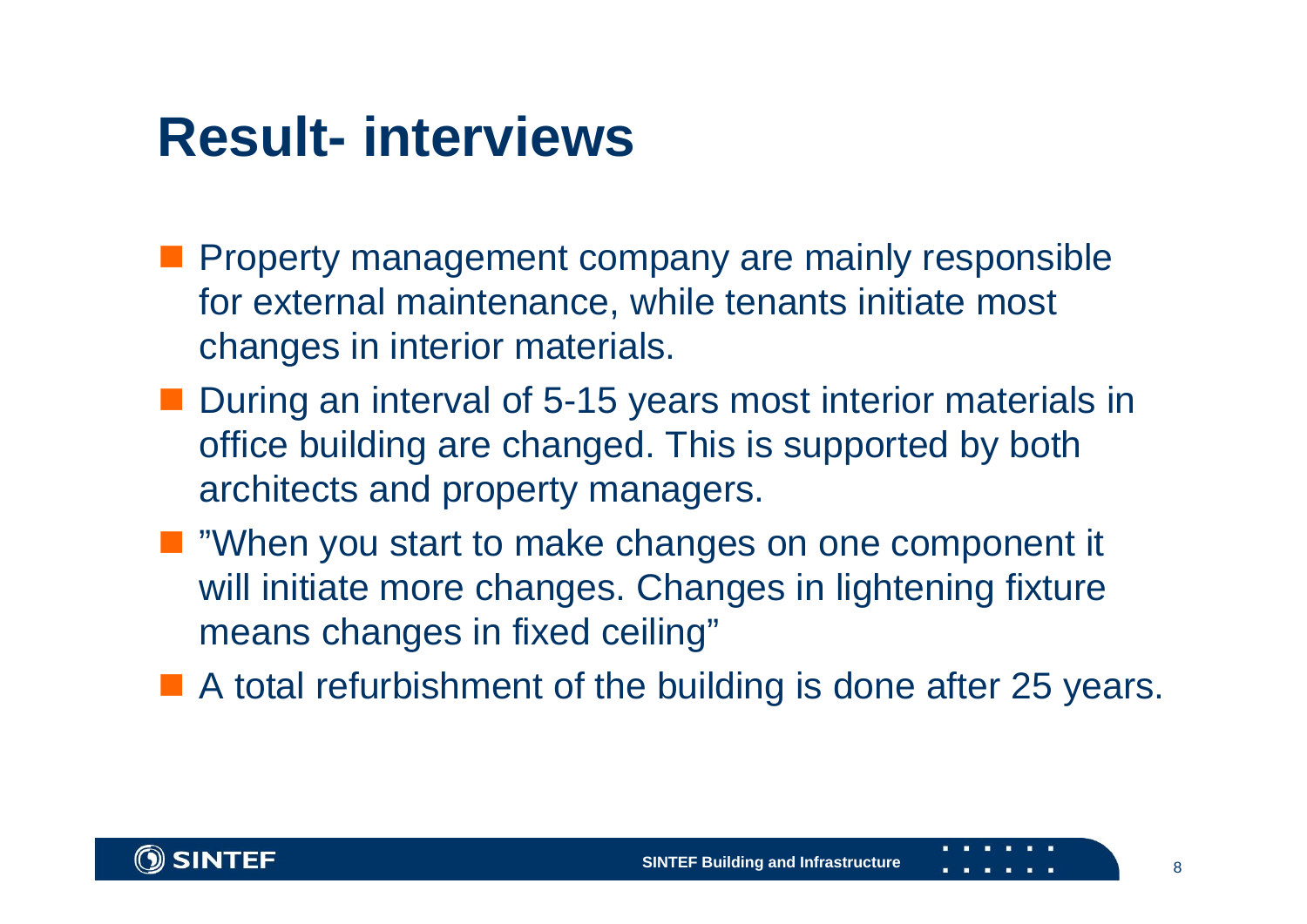# **High turn-over-rate in office buildings**

| <b>Type of material</b>                   | <b>Material/component</b>                                         | <b>Expected service life</b> |
|-------------------------------------------|-------------------------------------------------------------------|------------------------------|
| Floor covering                            | Linoleum                                                          | 10-15 years                  |
| Floor covering                            | Vinyl (PVC)                                                       | 10-15 years                  |
| <b>Fixed ceiling</b>                      | Plaster ceiling (t-bar)                                           | 10 years                     |
| <b>Fixed ceiling</b>                      | Mineral wool ceiling (t-bar)                                      | 10 years                     |
| <b>Electrical</b><br><i>installations</i> | Lighting fixture                                                  | 10 years                     |
| Interior wall                             | Solid interior walls- Gypsum with<br>aluminum studs, mineral wool | 5-10 years                   |

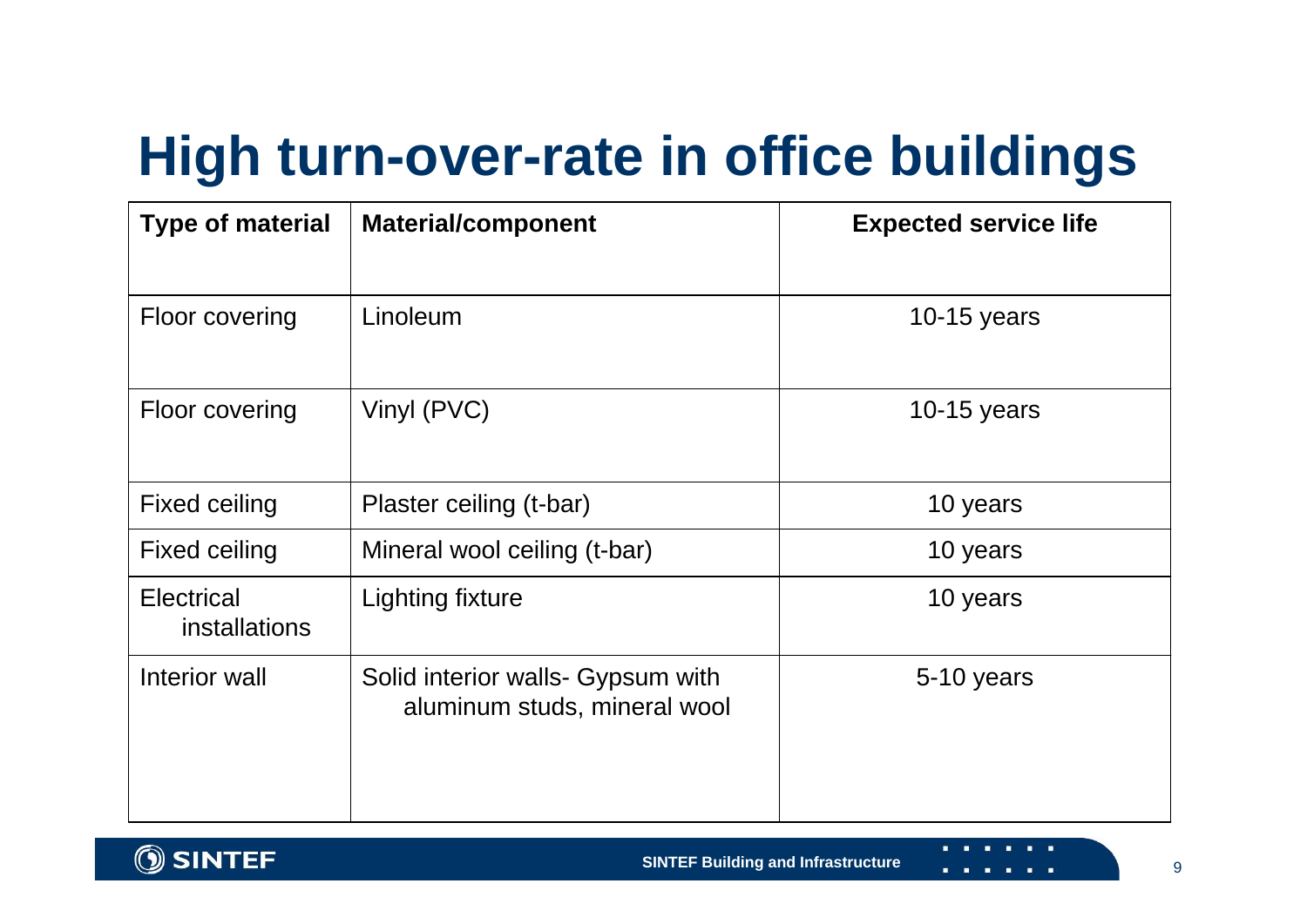### **Environmental assessment**

**The Two indicators selected- Green house gas** emissions (GHG) and Health and environmentally hazardous chemicals (Chemicals)

■ Data: **GHG emissions:** 

Environmental product declarations (EPD)

### **Chemicals:**

Norwegian observation list for chemicals Project data and literature

 Reference levels: **GHG**: Ecoproduct – method and reference to other materials **Chemicals**: No chemicals, low contents/may contain, high contents



#### Fig: SINTEF Building research Design Guides 2009

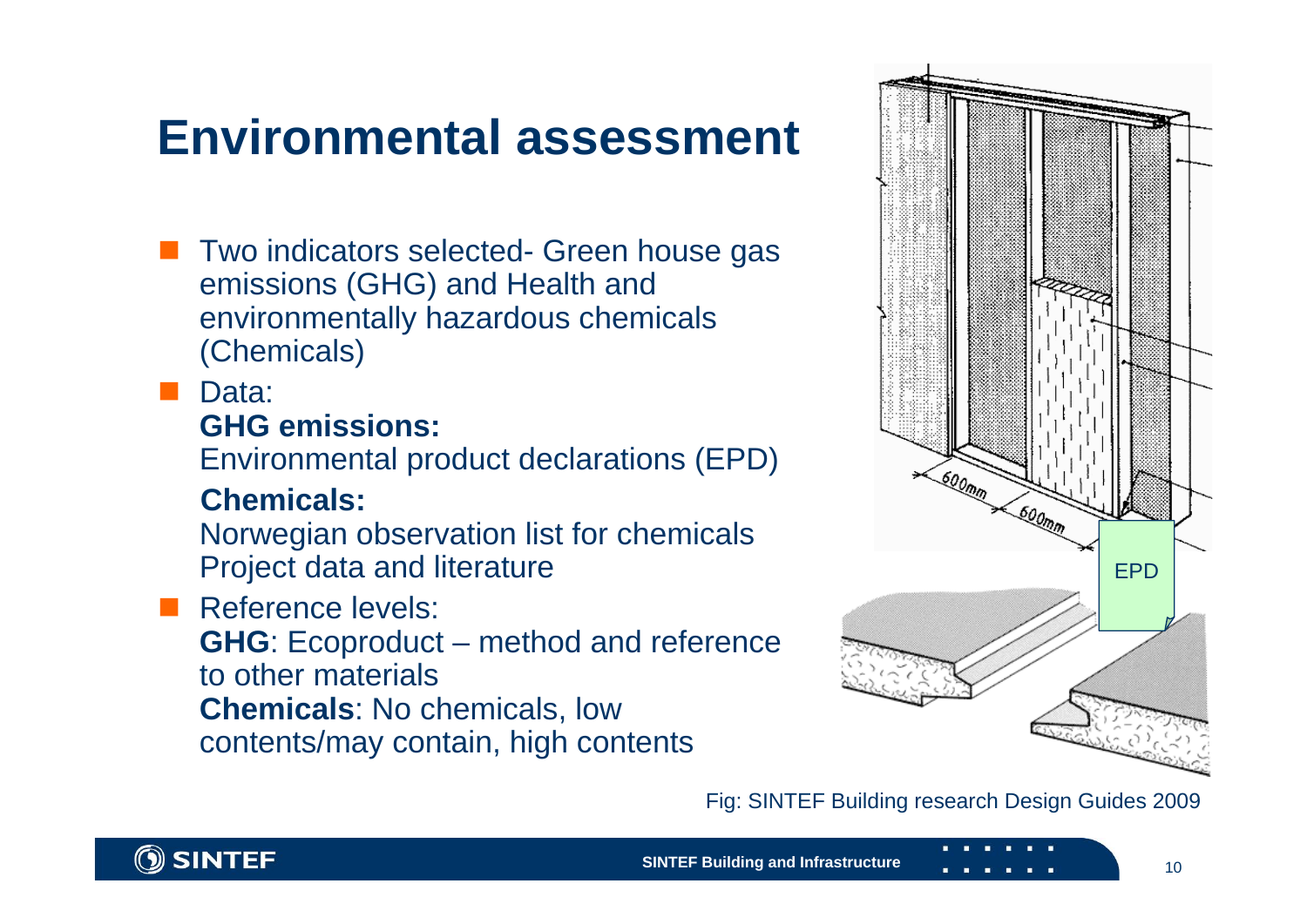## **Need for demountable design**



#### **Environmental impact**

SINTEF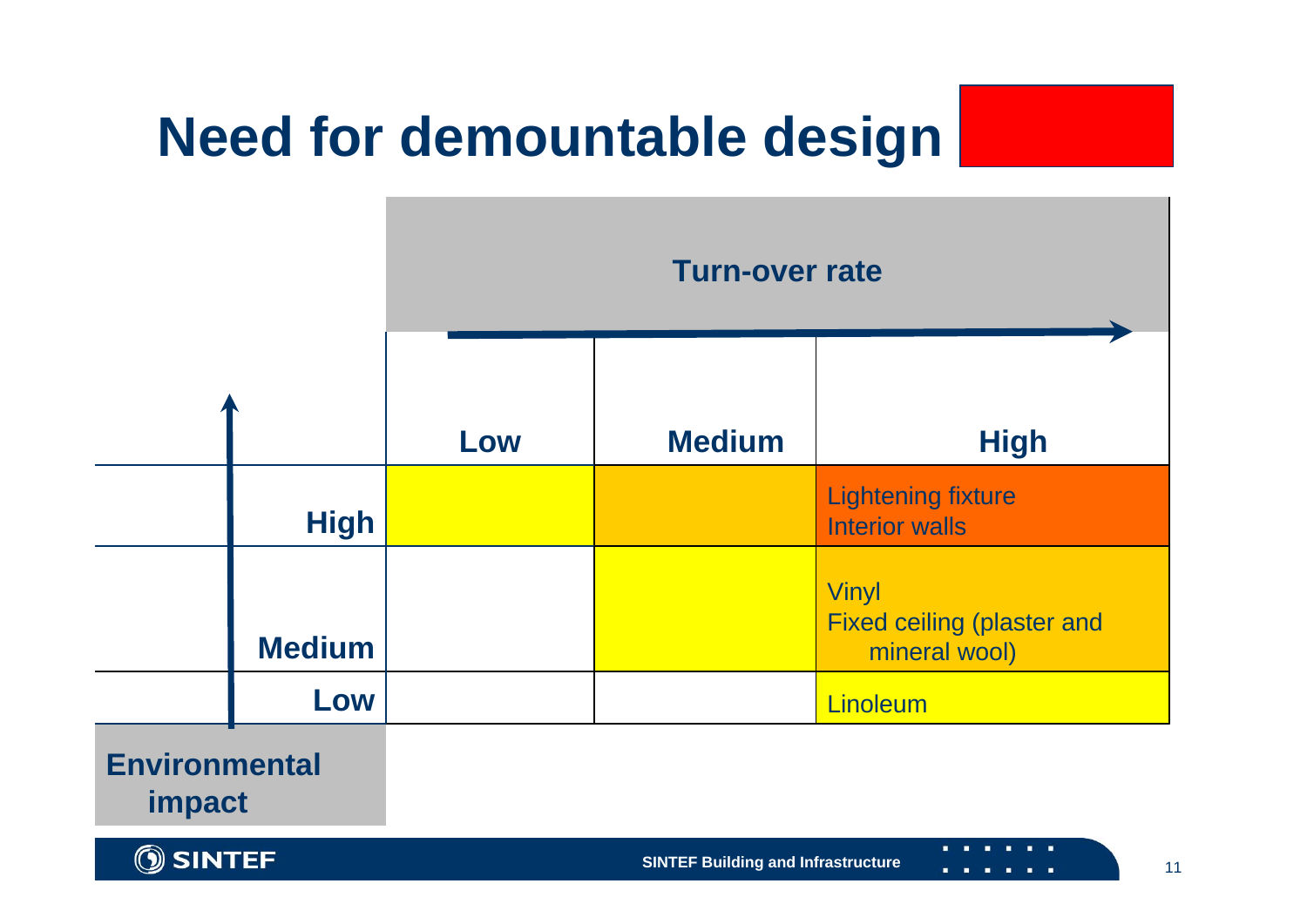

#### **Pictures based on SINTEF Byggforsk, Norconsult**

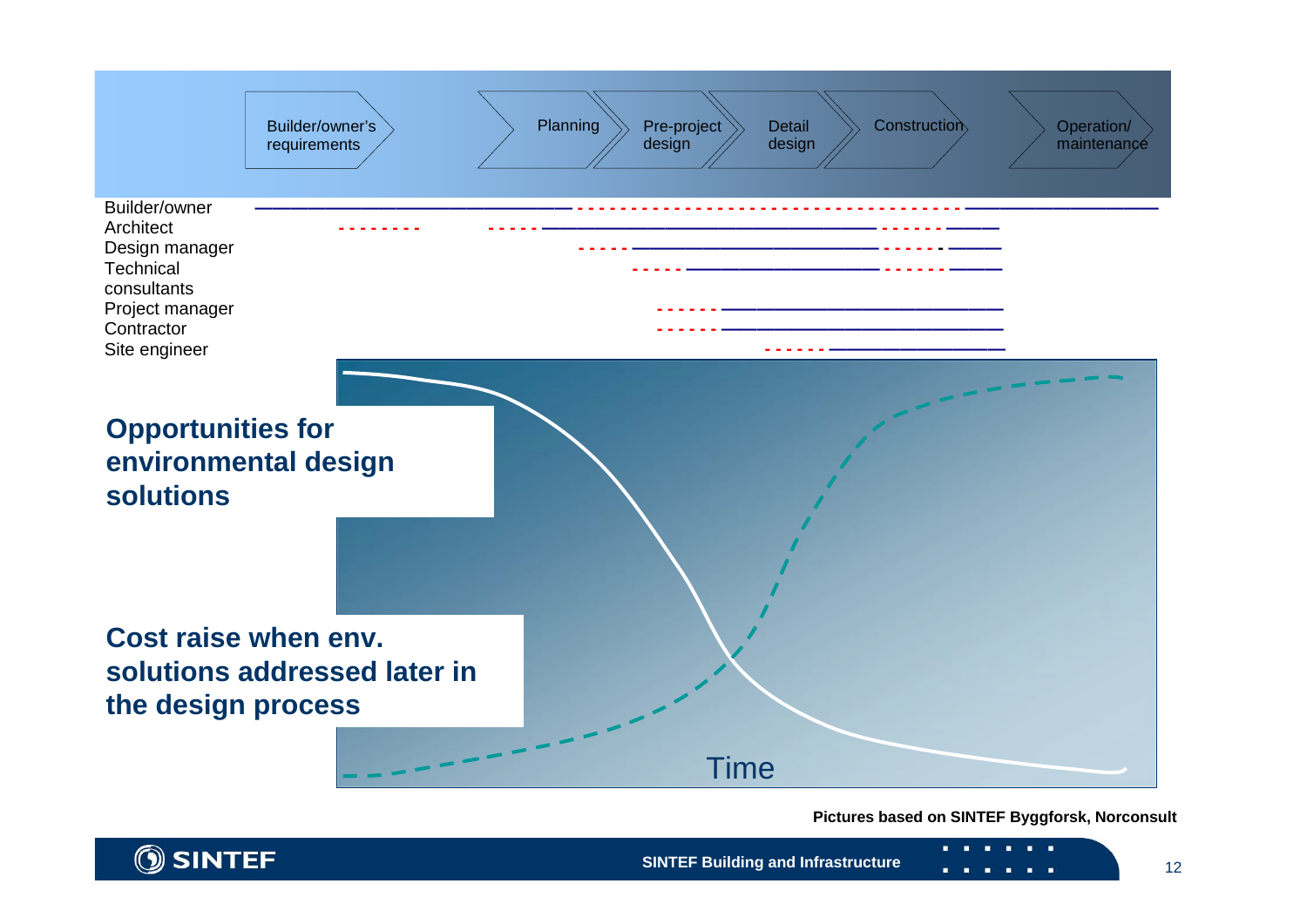## **Result interviews, design process**

- **The building owner has a high focus on exterior materials,** and less on the quality of interior materials.
- **Tenants often engage their own architect for interior** materials.
- **EXT** Architects play an important role in the design for future material salvage, because they participate in all parts of the design process. Design for disassembly is scarcely focused by architects
- Building owners and contractors have a great influence on material choice, and often in a late phase.

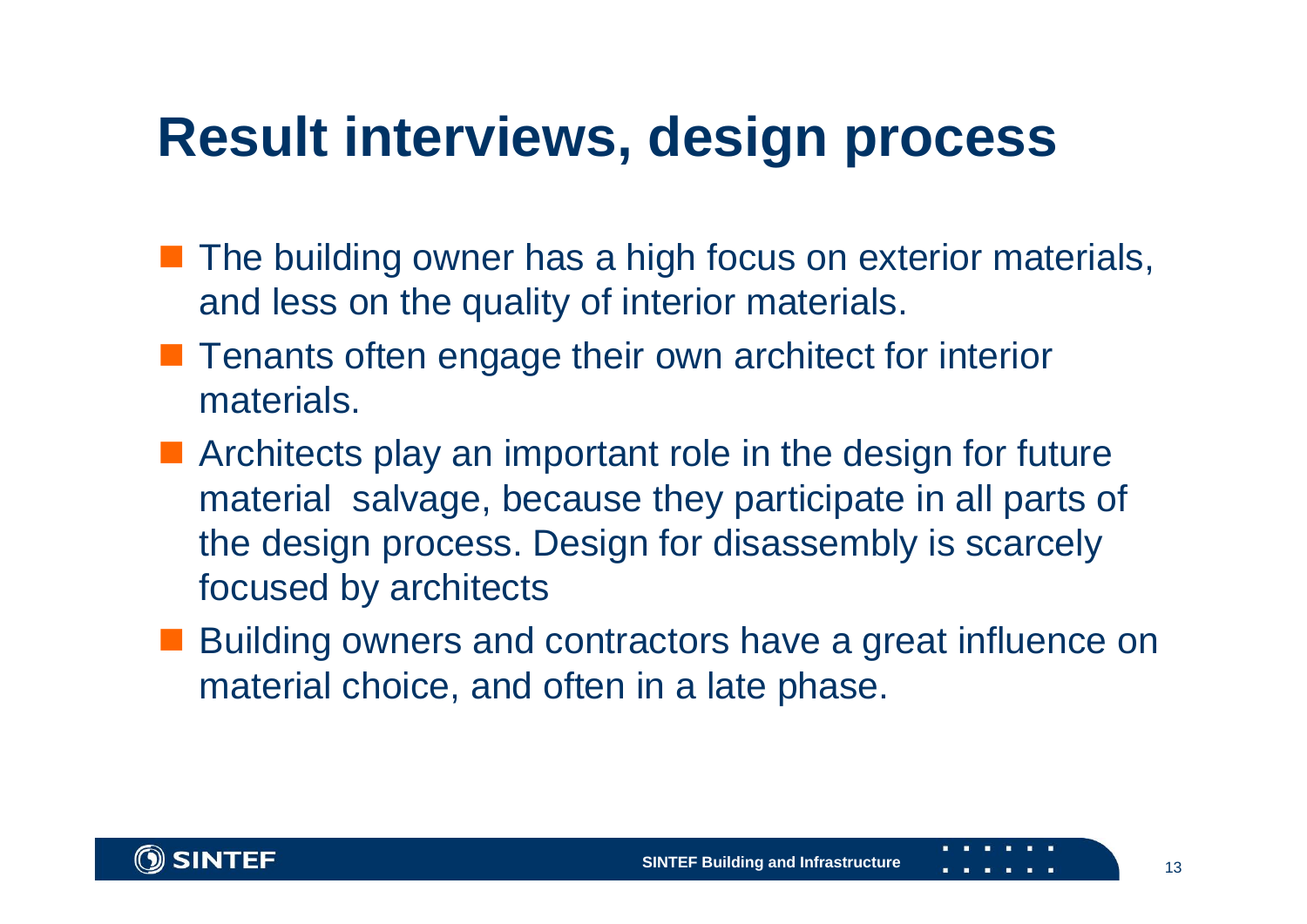## **What do we gain and further work**

- A model including both turn-over rate and environmental impact gives opportunity to prioritize and can simplify a design for future material salvage.
- Addition of further environmental indicators could give a more overall result
- **There is a lack of environmental data available for** decision makers in design process.
- Result of this paper will be included in the method and tool developed in the project GLITNE
- GLITNE focus on extended product responsibility (EPR) for buildings